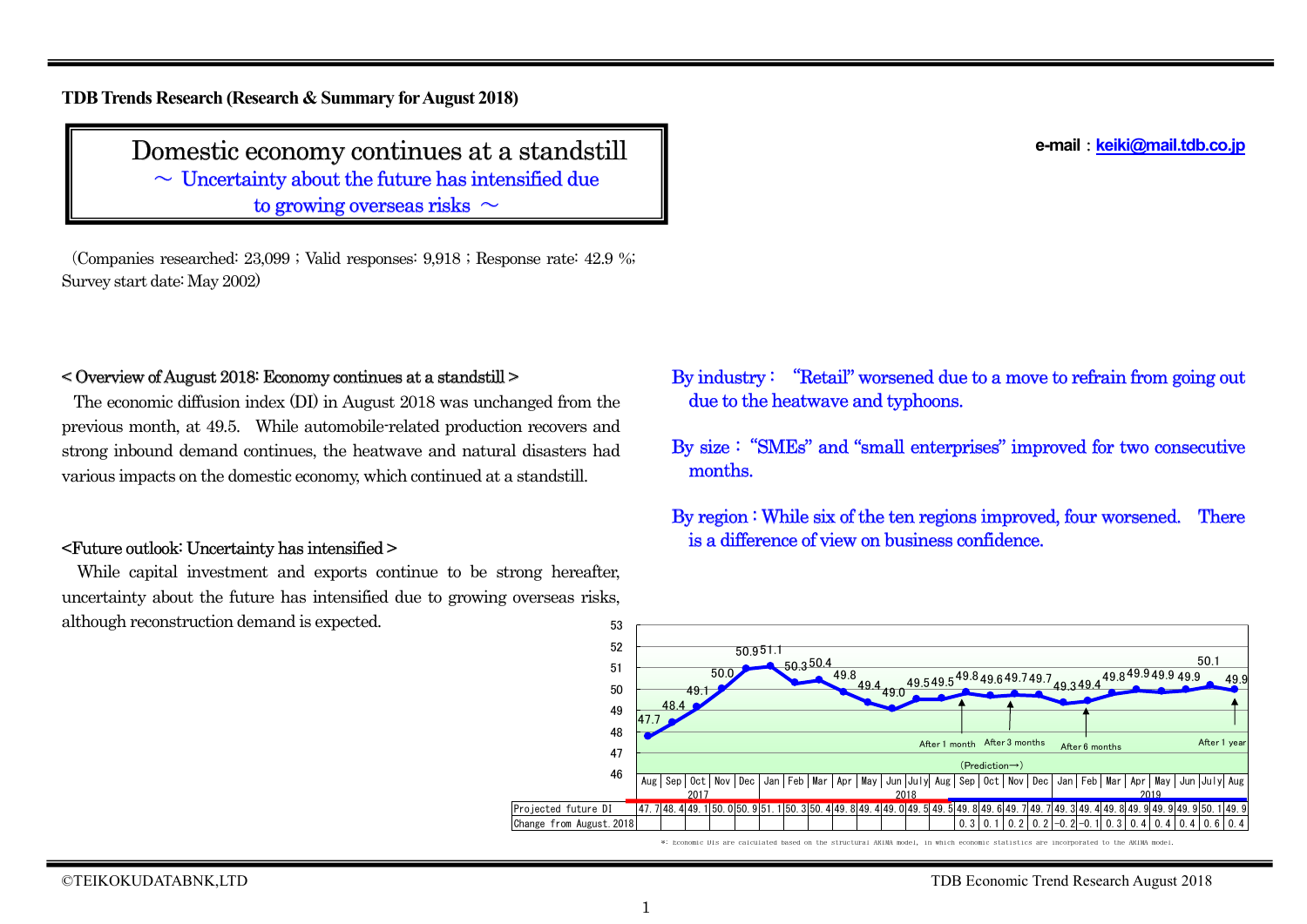|                             |  |  |  | Aug 17 Sep 17 Oct 17 Nov 17 Dec 17 Jan 18 Feb 18 Mar 18 Apr 18 May 18 Jun 18 Jul 18 Aug 18 |  |  | Ratio to the<br>PrFDious<br>Month |
|-----------------------------|--|--|--|--------------------------------------------------------------------------------------------|--|--|-----------------------------------|
| Total                       |  |  |  | 47. 7 48. 4 49. 1 50. 0 50. 9 51. 1 50. 3 50. 4 49. 8 49. 4 49. 0 49. 5 49. 5              |  |  | 0.0                               |
| Large Firms                 |  |  |  | $50.5$ $51.3$ $51.6$ $52.1$ $53.0$ $53.2$ $52.2$ $52.5$ $52.2$ $51.6$ $51.3$ $51.8$ $51.6$ |  |  | $\triangle$ 0.2                   |
| Small to Medium-sized Firms |  |  |  | 47, 0 47, 7 48, 5 49, 4 50, 4 50, 5 49, 8 49, 9 49, 3 48, 8 48, 5 48, 9 49, 0              |  |  | 0.1                               |
| Micro Firms                 |  |  |  | 45. 7 46. 7 47. 6 48. 7 49. 8 49. 6 49. 0 49. 2 48. 1 48. 1 47. 6 48. 1 48. 4              |  |  | 0.3                               |

## Economic Diffusion Index (Economic DI)1/2

|                                  |                                                                            |      |      |           |           |      |           |                  |                |      |           | Aug 17 Sep 17 Oct 17 Nov 17 Dec 17 Jan 18 Feb 18 Mar 18 Apr 18 May 18 Jun 18 Jul 18 Aug 18 |           |             | Ratio to the<br>PrFDious<br>Month |
|----------------------------------|----------------------------------------------------------------------------|------|------|-----------|-----------|------|-----------|------------------|----------------|------|-----------|--------------------------------------------------------------------------------------------|-----------|-------------|-----------------------------------|
| Agriculture, Forestry, Fisheries |                                                                            | 44.5 | 45.6 | 47.5      | 46.7      | 49.2 | 47.1      | 45.5             | 44.4           | 43.5 | 44.2      | 43.3                                                                                       | 43.4      | 45.7        | 2.3                               |
| Finance                          |                                                                            | 46.8 | 48.0 | 47.9      | 49.0      | 48.9 | 49.6      | 48.0             | 50.3           | 49.4 | 47.8      | 47.2                                                                                       | 49.5      | 47.5        | 2.0<br>▲                          |
| Construction                     |                                                                            | 50.7 | 51.7 | 52.7      | 53.7      |      | 54.2 54.0 | 53.4             | 52.9           | 51.4 |           | 51.8 51.9 52.8 53.1                                                                        |           |             | 0.3                               |
| Real Estate                      |                                                                            | 49.3 | 49.9 | 50.9      | 50.3      | 51.3 | 52.3      | 52.1             | 53.1           | 50.9 | 51.0      | 51.1                                                                                       | 50.5      | 51.1        | 0.6                               |
|                                  | Food, BEWerages, Livestock Feed                                            | 42.9 | 43.0 | 42.8      | 42.9      | 44.8 | 44.0      | 43.2             | 41.9           | 42.9 | 43.4      | 43.2                                                                                       | 43.1      | 43.3        | 0.2                               |
|                                  | Textile, Textile Products, Clothing                                        | 38.4 | 37.7 | 38.6      | 39.6      | 42.0 | 39.1      | 41.3             | 42.4           | 42.4 | 42.7      | 42.8                                                                                       | 42.1      | 41.8        | $\triangle$ 0.3                   |
|                                  | Construction Materials, Furniture,<br>Ceramics, Stone and Clay Products    | 45.9 | 45.6 | 47.0      | 46.8      | 48.0 | 46.8      | 46.2             | 46.3           | 45.7 | 45.8      | 45.9                                                                                       |           | $46.6$ 45.6 | $\blacktriangle$ 1.0              |
|                                  | Pulp, Paper and Paper Products                                             | 41.9 | 44.4 | 46.6      | 45.6      | 48.7 | 46.6      | 44.1             | 45.8           | 46.3 | 43.1      | 45.2                                                                                       | 44.5      | 44.5        | 0.0                               |
|                                  | Publishing, Printing                                                       | 34.6 | 36.4 | 35.7      | 35.4      | 35.8 | 36.4      | 37.4             | 37.1           | 36.2 | 36.3      | 33.7                                                                                       | 35.0      | 33.8        | $\blacktriangle$ 1.2              |
| Manufacturing                    | Chemical                                                                   | 50.5 | 51.8 | 52.5      | 53.3      | 54.1 | 53.9      | 53.2             | 53.8           | 52.3 | 51.8      | 51.6                                                                                       | 52.2      | 51.3        | $\triangle$ 0.9                   |
|                                  | Steel, Nonferrous Metals, Mining                                           | 51.6 | 53.0 | 54.3      | 56.6      | 56.3 | 57.6      | 55.6             | 55.6           | 53.7 | 53.5      | 53.3                                                                                       | 54.1      | 54.2        | 0.1                               |
|                                  | General Machinery                                                          | 56.2 | 57.2 | 59.3      | 59.3      | 60.8 | 62.4      | 62.0             | 61.2           | 60.9 | 60.6      | 60.3                                                                                       | 60.7      | 59.9        | $\triangle$ 0.8                   |
|                                  | <b>Electrical Machinery</b>                                                | 51.5 | 52.2 | 53.7      | 54.5      | 55.7 | 56.9      | 56.5             | 54.8           | 54.9 | 53.4      | 53.4                                                                                       | 52.8      | 52.0        | $\blacktriangle$ 0.8              |
|                                  | Transportation Machinery, Equipment                                        | 54.7 | 54.8 | 54.2      | 58.6      | 56.9 | 57.9      | 56.6             | 59.8           | 57.6 | 58.4      | 57.3                                                                                       | 56.6      | 58.7        | 2.1                               |
|                                  | Precision Machinery,<br>Medical Instruments and Equipment                  | 51.8 | 51.5 | 53.2 55.1 |           | 54.7 | 57.4      |                  | 56.2 54.8      | 57.5 | 56.6      | 57.2                                                                                       | 55.1      | 54.8        | 40.3                              |
|                                  | Other                                                                      | 39.7 | 41.6 | 39.6      | 40.9      | 42.6 | 43.4      | 43.1             | 43.8           | 43.2 | 44.3      | 42.5                                                                                       | 41.5      | 40.7        | 40.8                              |
|                                  | Total                                                                      | 48.6 | 49.4 | 50.3      | 51.2      | 52.1 | 52.6      | 51.9             | 51.6           | 51.0 | 50.8      | 50.4                                                                                       | 50.6      | 50.2        | 40.4                              |
|                                  | Food, BEWerages                                                            | 41.3 | 41.6 | 41.1      | 42.4      | 43.5 | 42.9      | 42.1             | 43.0           | 42.9 | 42.8      | 42.4                                                                                       | 40.9      | 41.9        | 1.0                               |
|                                  | Textile, Textile Products, Clothing                                        | 34.2 | 35.3 | 35.4      | 36.1      | 37.4 | 37.2      | 35.5             | 37.2           | 37.2 | 36.8      | 37.3                                                                                       | 35.9      | 37.3        | 1.4                               |
|                                  | Construction Materials.<br>Furniture, Ceramics,<br>Stone and Clay Products | 43.8 | 44.0 | 44.2      | 45.1      | 46.7 |           | 46.2 44.9        | 44.7           | 45.0 | 43.3 44.4 |                                                                                            | 44.8 44.2 |             | 0.6<br>▲                          |
| Wholesale                        | Paper Products, Stationery, Books                                          | 35.7 | 38.8 | 38.4      | 38.9      | 38.4 | 37.6      | 34.9             | 36.8           | 38.0 | 37.5      | 36.2                                                                                       | 35.4      | 36.6        | 1.2                               |
|                                  | Chemical                                                                   | 47.2 | 47.5 | 48.1      | 48.6      | 50.7 | 49.7      | 49.0             | 49.1           | 49.1 | 49.1      | 46.8                                                                                       | 48.9      | 48.1        | 40.8                              |
|                                  | Recycled Resources                                                         | 55.4 | 52.4 | 51.6      | 57.8      | 58.3 | 56.2      | 51.0             | 51.9           | 49.5 | 46.6      | 50.6                                                                                       | 48.2      | 51.2        | 3.0                               |
|                                  | Steel, Nonferrous Metals.<br>Mining Products                               | 45.6 | 46.2 |           | 49.5 50.5 | 52.3 | 53.1      |                  | 51.9 50.8 49.7 |      | 48.2 47.8 |                                                                                            | 48.0 50.3 |             | 2.3                               |
|                                  | Machinery, Equipment                                                       | 48.2 | 48.5 | 49.3      | 50.9      | 52.1 | 52.3      | 51.4             | 51.8           | 51.1 | 50.6      | 50.0                                                                                       | 50.9      | 51.0        | 0.1                               |
|                                  | Other                                                                      | 41.3 | 42.0 | 42.0      | 42.7      | 43.7 | 43.9      | 42.8             | 43.8           | 45.4 | 43.4      | 43.3                                                                                       | 43.2      | 42.4        | $\triangle$ 0.8                   |
|                                  | Total                                                                      | 44.3 | 44.8 | 45.5      | 46.5      | 47.9 |           | $47.8$ 46.6 47.1 |                | 47.0 | 46.1      | 45.7                                                                                       | 45.9      | 46.3        | 0.4                               |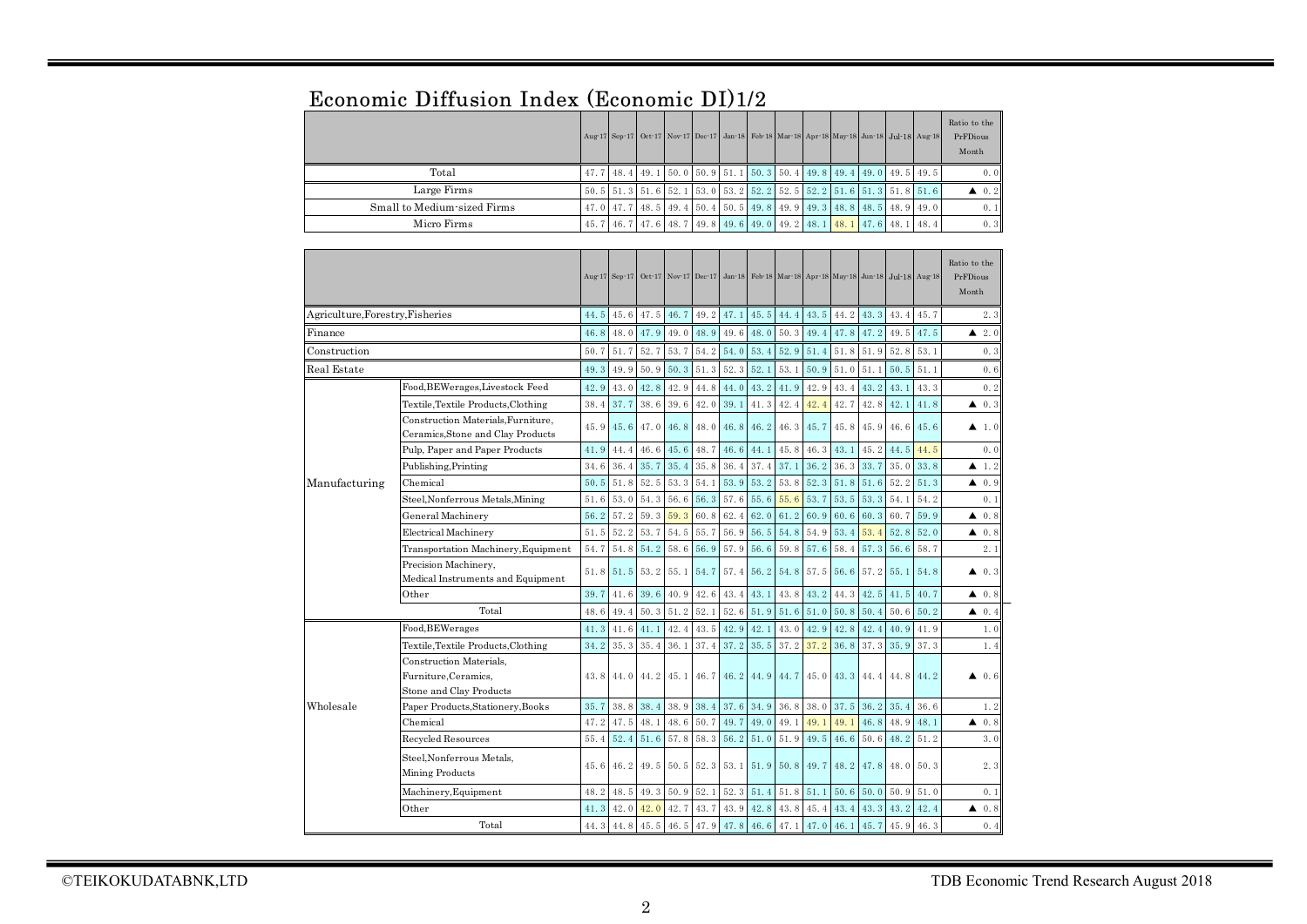|           |                                                                         | Aug-17       | $Sep-17$ | Oct 17 | Nov 17 Dec 17        |      | $Jan-18$ |      | Feb 18 Mar 18 Apr 18 May 18 Jun 18 Jul 18 Aug 18 |      |      |      |               |      | Ratio to the<br>PrFDious<br>Month |
|-----------|-------------------------------------------------------------------------|--------------|----------|--------|----------------------|------|----------|------|--------------------------------------------------|------|------|------|---------------|------|-----------------------------------|
|           | Food, BEWerages                                                         | 44.3         | 44.4     | 42.1   | 45.2                 | 45.3 | 44.1     | 45.6 | 46.1                                             | 47.4 | 45.7 | 45.2 | 44.5          | 45.3 | 0.8                               |
|           | Textile, Textile Products, Clothing                                     | 35.1         | 34.4     | 37.5   | 32.7                 | 35.6 | 41.0     | 38.2 | 37.3                                             | 38.9 | 36.7 | 32.1 | 34.6          | 32.7 | 1.9<br>▲                          |
|           | Drugs,Sundries                                                          | 46.8         | 44.2     | 44.9   | 46.2                 | 44.4 | 46.4     | 45.7 | 47.2                                             | 44.9 | 47.1 | 42.9 | 41.0          | 41.3 | 0.3                               |
|           | Furniture                                                               | 37.5         | 41.7     | 40.9   | 45.0                 | 40.7 | 43.9     | 35.2 | 35.0                                             | 36.7 | 35.2 | 38.3 | 38.3          | 37.0 | 1.3<br>▲                          |
| Retail    | Electrical Household Appliances,<br>Information Machinery and Equipment | 44.6         | 40.2     | 43.9   | 43.9                 | 47.7 | 41.9     | 40.4 | 45.7                                             | 46.5 | 40.2 | 41.9 | 45.5          | 43.7 | $\blacktriangle$ 1.8              |
|           | Motor Vehicles, Motor Vehicle Parts                                     | 45.5         | 46.2     | 45.3   | 45.6                 | 44.2 | 49.2     | 47.8 | 48.3                                             | 48.2 | 43.5 | 42.9 | 45.0          | 43.5 | 1.5<br>▲                          |
|           | Special Merchandise                                                     | 39.8         | 39.7     | 39.6   | 38.8                 | 41.5 | 41.9     | 42.5 | 42.9                                             | 41.0 | 39.7 | 39.7 | 40.7          | 39.1 | ▲<br>1.6                          |
|           | Various Merchandise                                                     | 45.8         | 45.7     | 46.3   | 45.7                 | 46.4 | 46.9     | 46.0 | 47.5                                             | 49.6 | 44.1 | 44.2 | 48.2          | 46.5 | 1.7<br>▲                          |
|           | Other                                                                   | 44.4         | 46.7     | 46.7   | 43.3                 | 50.0 | 50.0     | 43.3 | 41.7                                             | 36.1 | 41.7 | 33.3 | 36.1          | 40.5 | 4.4                               |
|           | Total                                                                   | 42.7         | 42.2     | 42.4   | 42.4                 | 43.4 | 44.3     | 43.8 | 44.8                                             | 44.6 | 42.0 | 41.3 | 42.7          | 41.7 | 1.0<br>▲                          |
|           | Transportation, Warehousing                                             | 48.4         | 49.0     | 49.9   | 50.7                 | 52.5 | 50.7     | 49.6 | 50.5                                             | 50.0 | 49.3 | 48.7 | 50.3          | 50.3 | 0.0                               |
|           | Restaurants                                                             | 41.9         | 45.2     | 45.1   | 42.9                 | 44.9 | 45.2     | 43.6 | 44.2                                             | 44.7 | 45.0 | 42.5 | 42.7          | 42.5 | 0.2<br>▲                          |
|           | Postal,Telecommunications                                               | 54.2         | 59.1     | 54.5   | 57.7                 | 56.4 | 56.1     | 59.1 | 57.7                                             | 56.9 | 50.0 | 54.5 | 55.6          | 55.0 | 0.6<br>▲                          |
|           | Electricity, Gas, Water, Heat                                           | 52.8         | 57.1     | 58.3   | 59.5                 | 54.2 | 60.4     | 58.3 | 61.1                                             | 54.2 | 56.3 | 57.4 | 56.3          | 57.4 | 1.1                               |
|           | Leasing, Rentals                                                        | 49.7         | 52.0     | 54.2   | 54.9                 | 55.9 | 56.9     | 56.0 | 56.0                                             | 55.2 | 51.5 | 52.9 | 54.5          | 54.2 | 0.3<br>▲                          |
|           | Lodging, Hotels                                                         | 47.4         | 41.7     | 43.6   | 51.9                 | 48.0 | 46.9     | 48.7 | 52.0                                             | 51.7 | 50.6 | 50.0 | 45.2          | 46.6 | 1.4                               |
|           | Recreation                                                              | 38.3         | 40.0     | 39.1   | 39.0                 | 42.2 | 41.7     | 42.2 | 42.5                                             | 41.5 | 39.5 | 40.9 | 39.8          | 40.0 | 0.2                               |
|           | Broadcasting                                                            | 47.2         | 47.2     | 46.2   | 44.4                 | 47.6 | 47.6     | 47.4 | 47.0                                             | 39.7 | 37.2 | 40.3 | 42.3          | 38.5 | 3.8<br>▲                          |
| Service   | Maintenance, Guarding, Testing                                          | 51.4         | 51.3     | 50.3   | 51.6                 | 50.3 | 51.5     | 50.7 | 51.1                                             | 49.9 | 50.2 | 48.5 | 50.5          | 52.3 | 1.8                               |
|           | Advertising                                                             | 41.9         | 40.5     | 43.6   | 41.8                 | 41.5 | 46.1     | 42.3 | 43.4                                             | 44.2 | 43.0 | 40.2 | 41.7          | 41.4 | 0.3<br>▲                          |
|           | Information                                                             | 56.1         | 57.2     | 57.9   | 57.6                 | 58.4 | 59.4     | 58.8 | 58.6                                             | 59.4 | 58.4 | 58.8 | 58.7          | 59.1 | 0.4                               |
|           | Labor Dispatching                                                       | 58.6         | 57.5     | 58.2   | 59.0                 | 57.9 | 58.6     | 56.5 | 57.9                                             | 57.8 | 59.0 | 59.1 | 59.3          | 59.2 | 0.1<br>▲                          |
|           | Special Services                                                        | 53.4         | 53.2     | 53.3   | 53.2                 | 55.5 | 53.4     | 53.1 | 54.3                                             | 53.6 | 53.7 | 54.6 | 54.8          | 55.3 | 0.5                               |
|           | Medical, Welfare, Public Health                                         | 46.1         | 47.4     | 44.1   | 47.9                 | 48.3 | 47.6     | 48.6 | 48.1                                             | 48.8 | 48.0 | 46.8 | 46.1          | 48.2 | 2.1                               |
|           | Education                                                               | 42.5         | 41.7     | 41.0   | 40.5                 | 42.4 | 45.1     | 41.7 | 44.2                                             | 42.4 | 42.8 | 40.6 | 42.6          | 46.5 | 3.9                               |
|           | Other                                                                   | 50.5         | 50.7     | 50.6   | 53.9                 | 52.6 | 51.6     | 51.3 | 51.8                                             | 50.7 | 50.8 | 50.0 | 51.3          | 50.2 | 1.1<br>▲                          |
|           | Total                                                                   | 51.1         | 51.5     | 51.8   | 52.5                 | 53.0 | 53.4     | 52.7 | 53.1                                             | 52.8 | 52.1 | 52.0 | 52.4          | 52.8 | 0.4                               |
| Other     |                                                                         | 42.4         | 43.6     | 43.3   | 47.9                 | 48.2 | 47.8     | 47.9 | 50.8                                             | 49.2 | 50.0 | 46.3 | 46.1          | 45.0 | $\blacktriangle$ 1.1              |
|           |                                                                         | Aug-17       | $Sep-17$ |        | Oct 17 Nov 17 Dec 17 |      | $Jan-18$ |      | Feb 18 Mar 18 Apr 18 May 18 Jun 18               |      |      |      | Jul-18 Aug 18 |      | Ratio to the<br>PrFDious<br>Month |
| Hokkaido  |                                                                         | 48.8         | 48.6     | 48.6   | 48.6                 | 48.4 | 47.8     | 45.7 | 46.6                                             | 46.2 | 45.8 | 46.5 | 46.6          | 47.5 | 0.9                               |
| Tohoku    |                                                                         | 45.4         | 45.9     | 45.9   | 47.2                 | 47.9 | 46.9     | 46.1 | 46.4                                             | 45.7 | 45.0 | 44.2 | 46.8          | 46.6 | ▲<br>0.2                          |
| kitakanto |                                                                         | 47.8         | 49.1     | 50.2   | 51.2                 | 52.9 | 52.3     | 51.7 | 51.4                                             | 50.7 | 49.8 | 49.4 | 50.6          | 50.0 | 0.6<br>▲                          |
|           | minamikanto                                                             | 48.2         | 49.1     | 49.7   | 50.5                 | 51.3 | 51.8     | 51.0 | 51.5                                             | 50.7 | 50.3 | 50.2 | 50.3          | 50.0 | 0.3<br>▲                          |
|           | Hokuriku                                                                | 48.0         | 48.8     | 49.3   | 49.0                 | 49.9 | 49.7     | 47.7 | 48.5                                             | 48.7 | 48.5 | 48.7 | 49.4          | 49.8 | 0.4                               |
|           | Tokai                                                                   | 48.8         | 49.2     | 50.0   | 51.2                 | 52.5 | 52.6     | 52.5 | 52.3                                             | 51.9 | 51.9 | 50.9 | 51.6          | 51.8 | 0.2                               |
|           | Kinki                                                                   | 46.1         | 46.7     | 48.0   | 49.0                 | 50.8 | 51.1     | 50.3 | 50.0                                             | 49.7 | 48.8 | 48.4 | 48.6          | 49.4 | 0.8                               |
|           | Chugoku                                                                 | 47.7         | 47.8     | 48.6   | 50.1                 | 50.6 | 50.8     | 50.1 | 49.6                                             | 48.7 | 48.7 | 47.9 | 47.0          | 47.1 | 0.1                               |
|           | Shikoku                                                                 | 46.8<br>49.4 | 48.5     | 48.2   | 48.5                 | 49.0 | 49.4     | 48.5 | 48.4                                             | 48.2 | 47.8 | 47.2 | 47.5          | 47.9 | 0.4                               |
| Kyushu    |                                                                         |              | 49.9     | 50.5   | 51.3                 | 51.7 | 51.7     | 51.8 | 51.7                                             | 51.4 | 50.4 | 49.8 | 50.9          | 50.6 | 0.3<br>▲                          |

## Economic Diffusion Index (Economic DI)2/2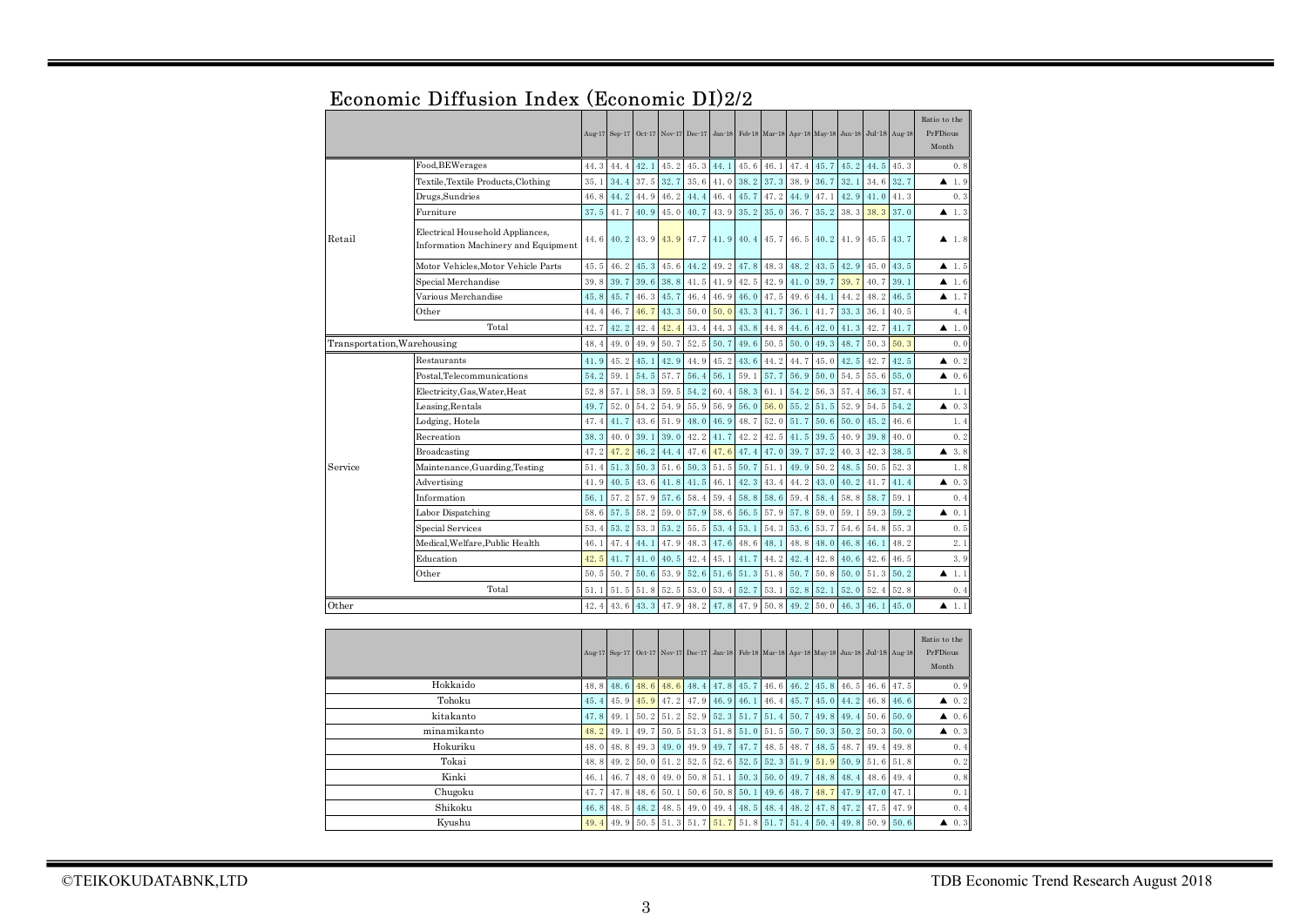## Appendix

## **1.Research Subjects(Companies Researched 23,099 ; Valid responses: 9,918 ; Response rate: 42.9%)**

### Appendix

1.Region

| -           |       |         |       |
|-------------|-------|---------|-------|
| Hokkaido    | 530   | Tokai   | 1,081 |
| Tohoku      | 629   | Kinki   | 1,646 |
| kitaKanto   | 725   | Chugoku | 566   |
| minamikanto | 3.193 | Shikoku | 286   |
| Hokuriku    | 558   | Kvushu  | 704   |
|             |       | Total   | 9,918 |

#### 2.Industry (10 Industries 51 Lines of business)

| Agriculture, Forestry, Fisheries   |                                                                      | 54    |         | Food, Beverages                                                      | 64              |
|------------------------------------|----------------------------------------------------------------------|-------|---------|----------------------------------------------------------------------|-----------------|
| Finance                            |                                                                      | 127   |         | Textile, Textile Products, Clothing                                  | 26              |
| Construction<br><b>Real Estate</b> |                                                                      | 1,440 |         | Drugs, Sundries                                                      | 23              |
|                                    |                                                                      | 290   | Retail  | Furniture                                                            | ş               |
|                                    | Food, Beverages, Livestock Feed                                      | 313   | 480     | Electrical Household Appliances, Information Machinery and Equipment | 37              |
|                                    | Textile, Textile Products, Clothing                                  | 112   |         | Motor Vehicles.Motor Vehicle Parts                                   | 59              |
|                                    | Construction Materials, Furniture, Ceramics, Stone and Clay Products | 217   |         | Special Merchandise                                                  | 128             |
|                                    | Pulp, Paper and Paper Products                                       | 97    |         | Various Merchandise                                                  | 47              |
|                                    | Publishing, Printing                                                 | 173   |         | Others                                                               | 7               |
| Manufacturing                      | Chemical                                                             | 396   |         | Transportation, Warehousing                                          | 433             |
| 3,223                              | Steel, Nonferrous Metals, Mining                                     | 495   |         | Restaurants                                                          | 42              |
|                                    | General Machinery                                                    | 434   |         | Telecommunications                                                   | 10              |
|                                    | <b>Electrical Machinery</b>                                          | 319   |         | Electricity, Gas, Water, Heat                                        | ş               |
|                                    | Transportation Machinery, Equipment                                  | 96    |         | Leasing, Rentals                                                     | 112             |
|                                    | Precision Machinery, Medical Instruments and Equipment               | 73    |         | Lodging, Hotels                                                      | 29              |
|                                    | Others                                                               | 86    |         | Recreation                                                           | 55              |
|                                    | Food, Beverages                                                      | 345   | Service | Broadcasting                                                         | 16              |
|                                    | Textile, Textile Products, Clothing                                  | 178   | 1,384   | Maintenance, Guarding, Testing                                       | 151             |
|                                    | Construction Materials, Furniture, Ceramics, Stone and Clay Products | 335   |         | Advertising                                                          | 101             |
| Wholesale                          | Paper Products, Stationery, Books                                    | 103   |         | Information                                                          | 422             |
| 3,959                              | Chemical                                                             | 274   |         | Labor Dispatching                                                    | 58              |
|                                    | Recycled Resources                                                   | 27    |         | <b>Special Services</b>                                              | 239             |
|                                    | Steel, Nonferrous Metals, Mining Products                            | 319   |         | Medical, Welfare, Public Health                                      | 10 <sup>°</sup> |
|                                    | Machinery, Equipment                                                 | 879   |         | Education                                                            | 24              |
|                                    | Others                                                               | 335   |         | Others                                                               | 154             |
|                                    |                                                                      |       | Othore  |                                                                      | $\Lambda^c$     |

|         | Food, Beverages                                                      |       |
|---------|----------------------------------------------------------------------|-------|
|         | Textile, Textile Products, Clothing                                  |       |
|         | Drugs, Sundries                                                      |       |
| Retail  | Furniture                                                            |       |
| 480     | Electrical Household Appliances, Information Machinery and Equipment |       |
|         | Motor Vehicles, Motor Vehicle Parts                                  |       |
|         | Special Merchandise                                                  | 128   |
|         | Various Merchandise                                                  |       |
|         | Others                                                               |       |
|         | Transportation, Warehousing                                          | 433   |
|         | Restaurants                                                          |       |
|         | Telecommunications                                                   |       |
|         | Electricity, Gas, Water, Heat                                        |       |
|         | Leasing, Rentals                                                     | 112   |
|         | Lodging, Hotels                                                      |       |
|         | Recreation                                                           |       |
| Service | Broadcasting                                                         |       |
| 1,384   | Maintenance, Guarding, Testing                                       | 151   |
|         | Advertising                                                          | 101   |
|         | Information                                                          | 422   |
|         | Labor Dispatching                                                    |       |
|         | <b>Special Services</b>                                              | 239   |
|         | Medical, Welfare, Public Health                                      | 103   |
|         | Education                                                            |       |
|         | Others                                                               | 154   |
| Others  |                                                                      |       |
|         | Total                                                                | 9,918 |

3.Size

| ,,,,,,                      |       |        |
|-----------------------------|-------|--------|
| Large Firms                 | 2.010 | 20.3%  |
| Small to Medium-sized Firms | 7.908 | 79.7%  |
| micro Firms                 | 2.591 | 26.1%  |
| Total                       | 9.918 | 100.0% |